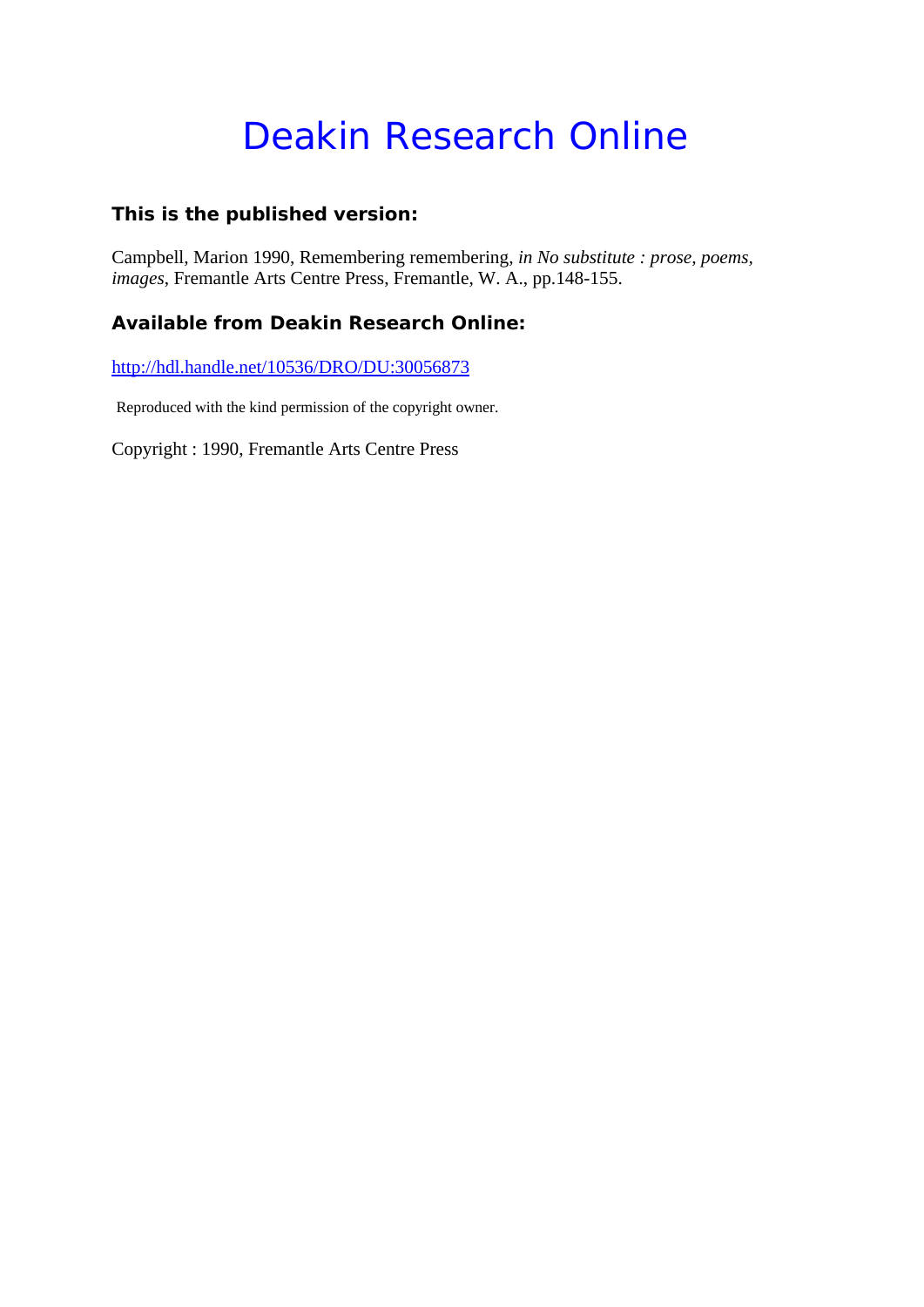## **Remembering Remembering**

#### **Absentmindedness**

You've al ways been a loser of identity papers. More often than not you're marked as absent from the role-call of the moment. You're always travelling or at least in that state of agitation to be gone. It's ecstasy if that is simply being out of place, out of time. You trip. You're gone into memories perhaps but more often into memory's holes: you fall through the gap of desire into something else again. Call it fantasy if you like, but it's in these little outings that you find your motivation: compensation for memory's accidents. You throw out the net of writing to invent forgetting, to activate the holes.

You're blinded, distracted some say, abstract, never really with them, you drop things, look the wrong way for the traffic, deliver to the lover at your side the answer you failed to find for the one so long before and then, your tongue takes you down that slippery dip again: into the Kindergarten. Literally, the children's garden, the green paradise of childhood loves, you snatch a line from Baudelaire, *le vert paradis des amours enfantines*, yes because childhood likes a foreign tongue, likes in your case Turramurra, Wahroongah, Ku-ring-gai, Woy-Woy.

They've watched you coming loose from the *you* they summon. But these days, after institutions, identikits and credit cards, after word processors and rock videos, you jolt back into place quickly enough. It takes less time than your average ad. Still you're not what anyone would call composed. Composure, self-composure might be an integration of all the socially activated selves, of selves fantasised, remembered. Composure depends on a certain style of remembering, a certain pace of fantasy, an access of the sentences linking you and me to the music of what can't be said, to shrieks and babble, to the magical onomatopoeia of the time when the mother tongue plumped out an eiderdown around you.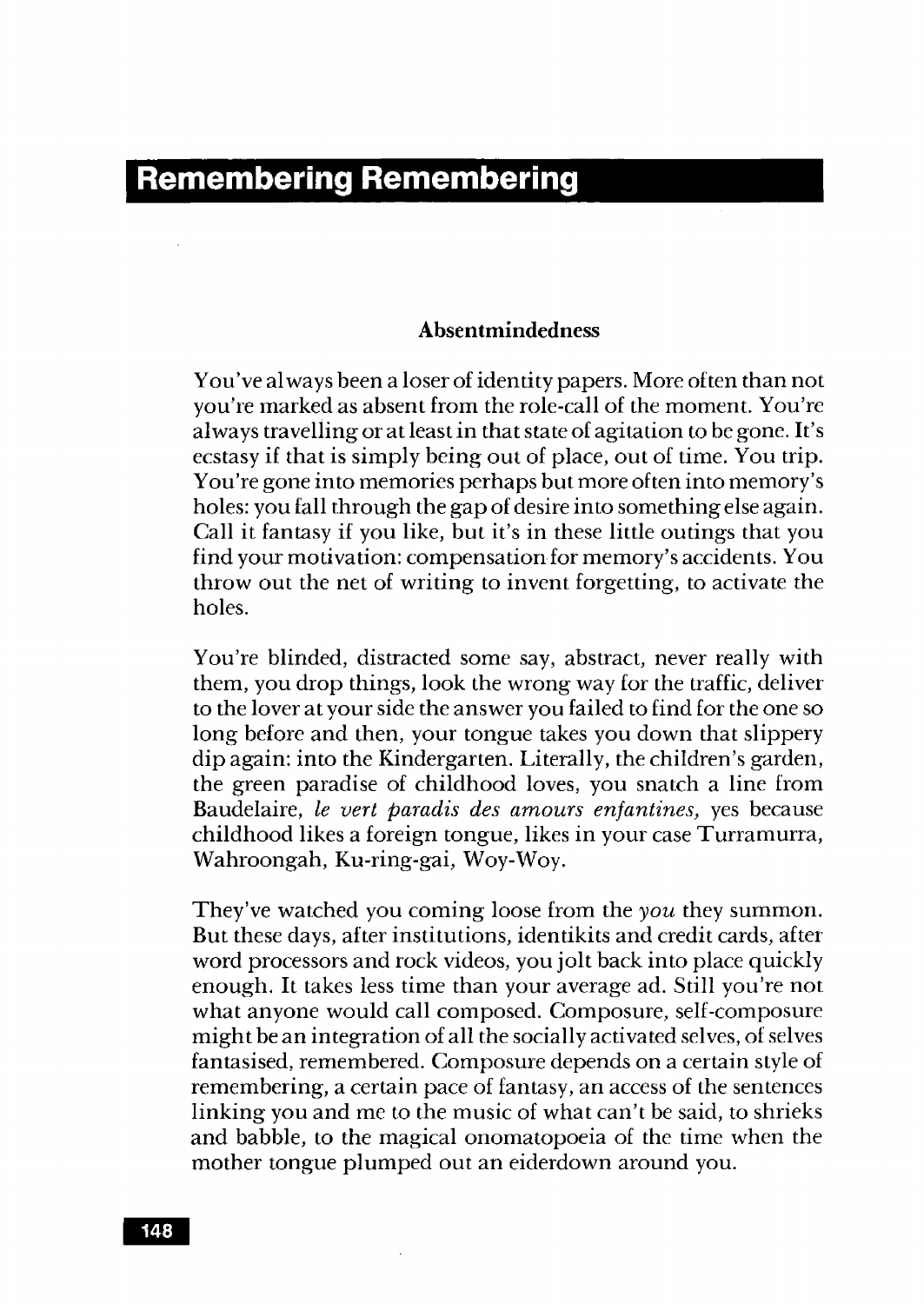NOW NOW NOW SOON SOON SOON the world of the Futures Market says; this is the time of FLASH FLASH FLASH, this is the time of fast-cutting, of such fast-cutting that desire has no time at all to insinuate itself between the frames, so fast that desire itself is cut, sends you vaulting back: FLASH FLASH FLASH, quick indeed these flash-backs, quick enough to send the most polite brain waves into spike activity on the electroencephalogram.

#### *I'm the little red rooster too lazy to crow the dawn* ...

Even that, the lament for the failure of prophecy, has an oldfashioned ring. No time for prophecy unless it's quantitative: *With the greenhouse effect, if ll be sixty-five degrees centigrade on this coastal plain; Tomorrow Ariadne will sell at two dollars ninety-nine a share and the All Ordinaries will come down two points; Tomorrow, tomorrow and tomorrow, we'll lose the equivalent of fifty soccer fields in the Amazonian Forest.* 

Epiphanies, too, are a luxury remembered from modernist times: ah the flooding pleasure, the plenitude at the site of those returns, the objects of past love basking in the intensified aura which recovery gives. Proximity as effect of distance travelled, of time suppressed, brings its charge to what is close at hand and slack with habit. The metaphor as time travel was a transcendental encounter between different selves. Epiphanies cause some embarrassment now. They're archaic. Scenes replayed in slow mo. At best they're like nostalgia marketed for the commodity of now: antipodean Proustians can consume time past  $-$  when chooks ranged free and Mum was chained to the stove  $-$  in Red red ready red Rooster, feel the glow of the old FJ when they stare into the computer display of the Commodore Executive and biting into a Chiko, rediscover their adolescent libido.

### After the first death ...

You remember a time when you wrote yourself into amnesia, when you set about remembering in order to forget, to dream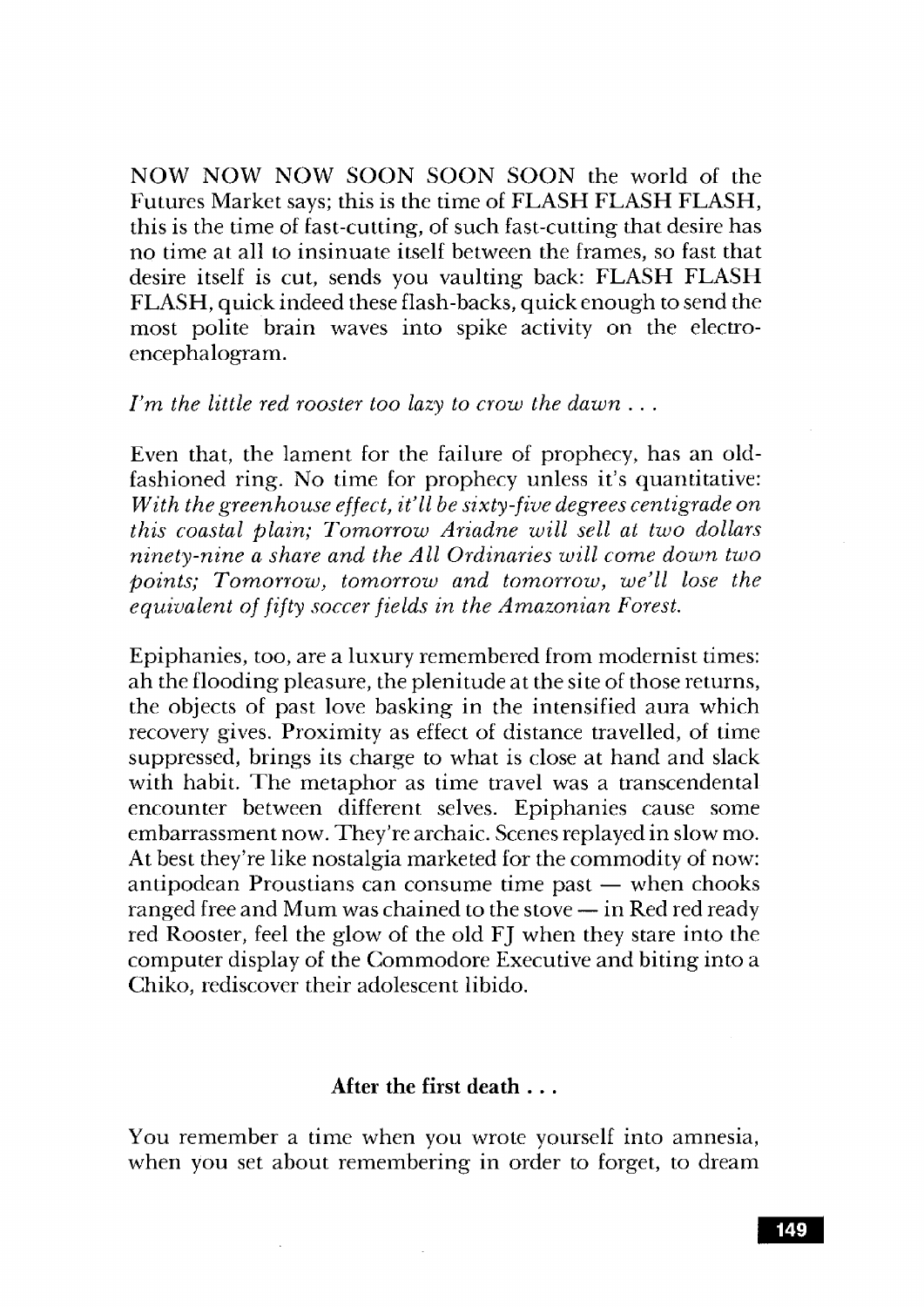perchance of something else, of some set of images not given on the autobiographical platter.

It began with what was missing. You looked again from Waratah Road down the stretch of Pacific Highway to Berowra Station. You tried to animate the returning father. So far, so good. You brought him up to the twelve-foot frontage of Fosters' General Store And Post Office. The red paint shed flakes onto the verandah boards and your toes curled with the rasping recall of dry woodgrain. The memory jerked. A sweeping luminosity expelled the colours, set the path of speech ablaze, denouncing the scene as pure projection and another daylight re-established dismissed him. *The father missing.* You tried and tried but the movements wouldn't come in that fluid continuum which might have said: *He's coming home now.* 

You let your mother's memory light up one or two more reliable scenes for you. You wanted the icons to glow awhile, long enough for you to be iconoclast of this particular past once and for all. You didn't want to be determined by this material, this early halforphanage. Your inventiveness had to meet the challenge of the world of FLASH FLASH FLASH. Your mother held up images in a gentle light but even in these blown up moments, you found his smile undirected or rather, directed elsewhere, at someone else. How could you dismiss what missed you all the time? On scrutiny you found time stagnating like fate already written in the fold of a collar, the unravelling stitching of a button hole. Black Joe, your mother tried again, the tom we had then, would ask me sure as clockwork to let him out of the kitchen door at six-thirty every night. Polite but insistent. In time for him to meet The Train from Sydney.

You sent Black Joe on his loopy journey along the honeysuckle laden pickets, weaving between the telegraph poles, then crossing the highway, padding softly on the clay path, catching the damp breeze up from the Hawkesbury Valley, over the railway line which would bring Him in. Sure as clockwork, once again, he'd make it and hide behind the red phone booth in front of Foster's.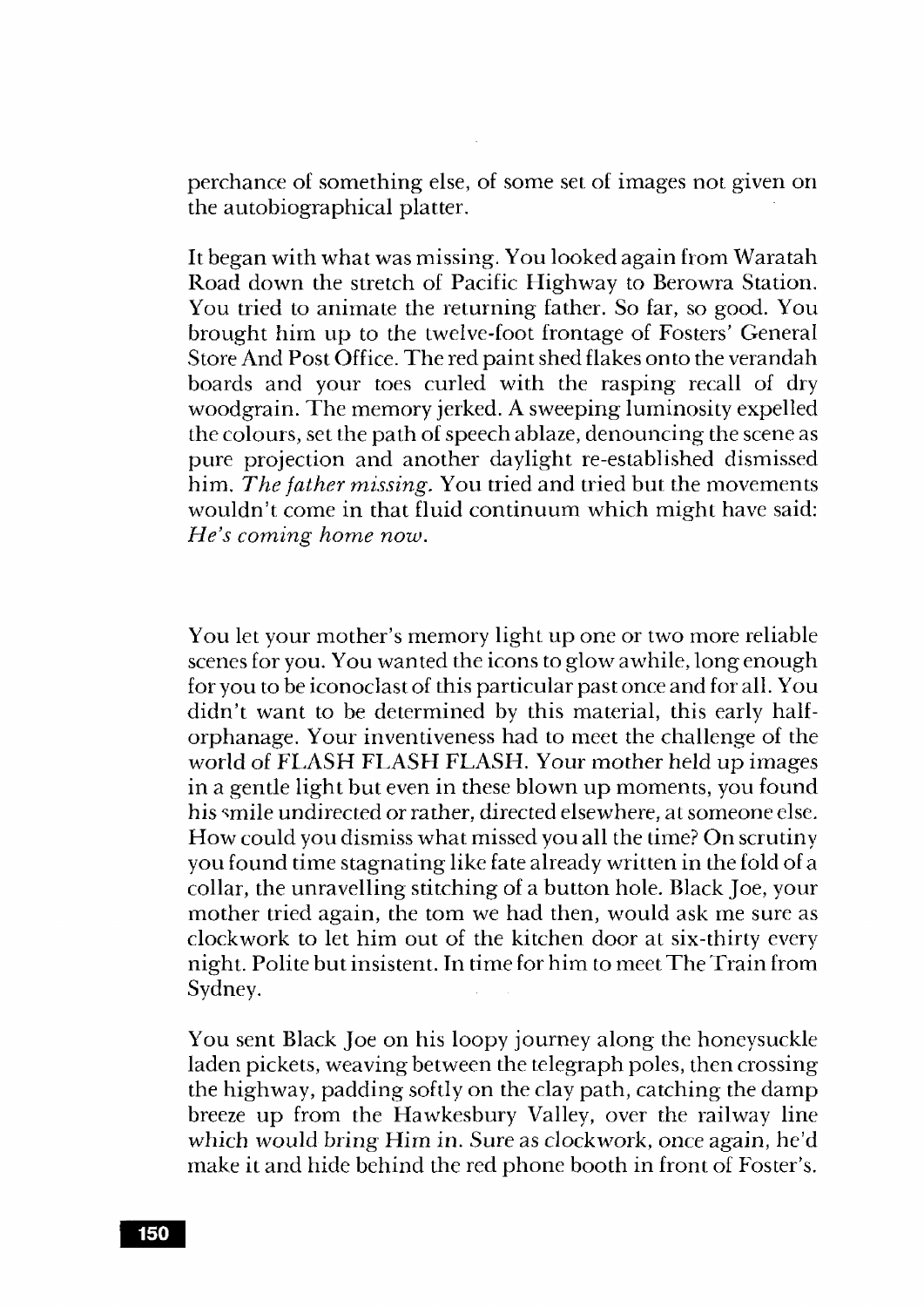You'd have him rattle the cartilage in his ear, manicure the claw he'd frayed, yes, playing nonchalant, self-absorbed, but really waiting just for Him. Since then, you realize, you've had generations of black cats keeping the trace of that wait alive. *Missing, feared* ...

The footsteps of the disappeared echo forever but you made Black Joe time his pounce perfectly, once and for all. He sprang with a chirpy prrrah and the returning father was amazed: Well, well, well old boy. What a welcome!

Once, your mother said, there was a sight that brought all the neighbours to their front fences. We saw through the dusk this four-legged beast staggering towards us. It had stiff protuberances from either side. Like a petrified octopus above, and below, a strange spasmodic fluid thing. Well, it turned out to be him all right, your father. He'd found old Charlie drunk on the station platform and was helping him back home  $-$  you'd never know who he'd bring back for a feed  $-$  and the strange stiff outgrowths, they were lengths of timber. He'd had the cheek to carry them back from Sydney on the peak hour train. Can you imagine? He did *that night after night until* the *top* storey was ... welJ, practically built.

Night after night, the plumber's kelpie came up the ramp, up the wooden steps to the practically built top storey, to howl. How he'd howl. Finally the plumber had to be asked to keep him in. Black Joe never asked for anything at six-thirty. He'd stare at the door.

The stretch of Pacific Highway from Waratah Rd to Berowra Station was the site of second comings. All missing men were your desire. You fell in love with the marks of absence. You accepted *vine leaves* for genitals as *the statues* showed you, *even* after furtive sightings to the contrary and never questioned the sexual habits of the vine.

On the day when the gentlemen in suits stayed for too long asking questions of your mother, taking notes, you and your sister saw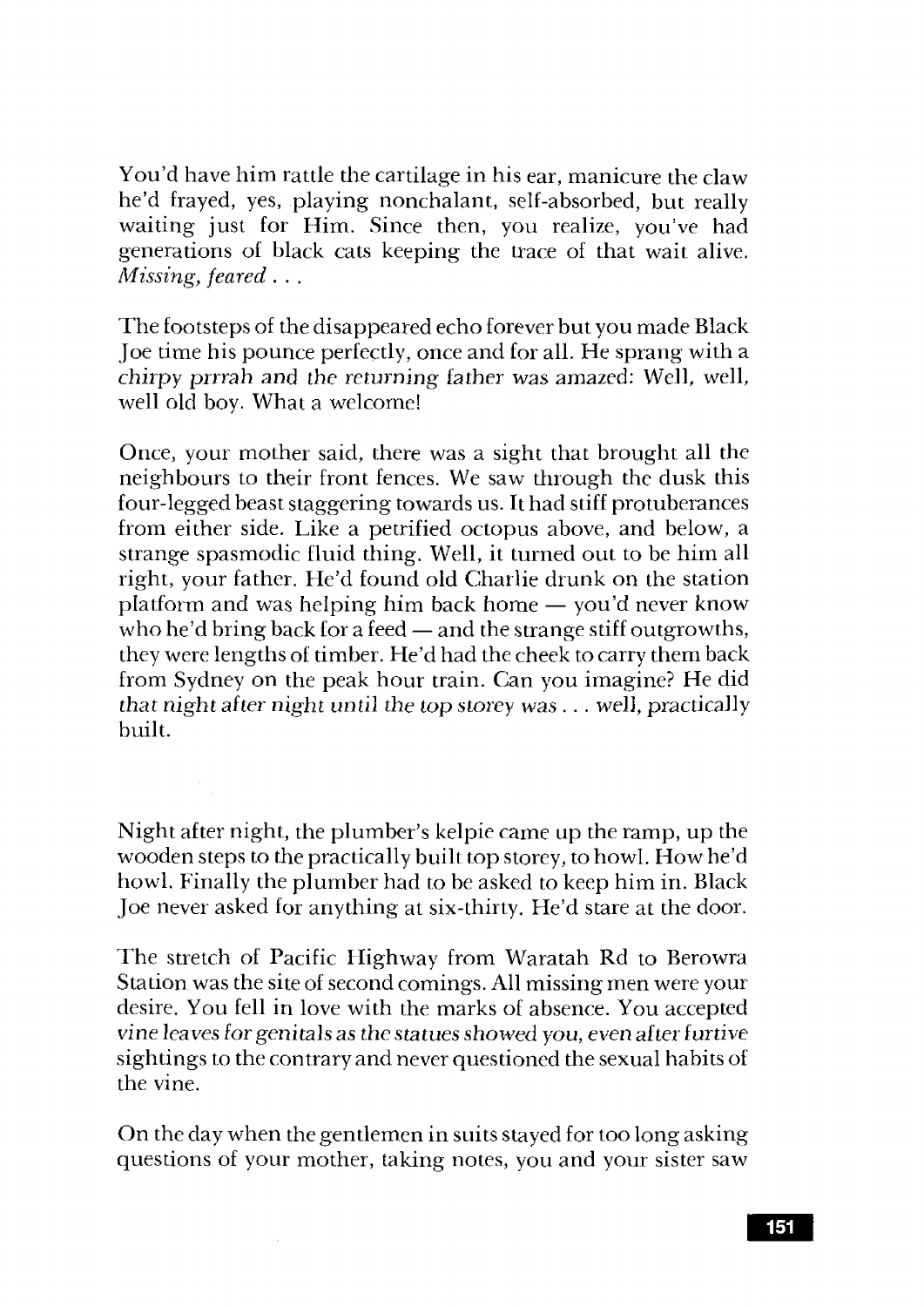her face retreat. You ran outside and played in the mulberry bush where you laughed at last, the fruit squirting under your teeth, the juice dribbling down, no Daddy won't be coming home, and Violet The Goat swivelled her jaw on its hinges and ground her teeth, blinking mildly. That was a lie. Actually she had a temper.

A neighbour called: It's tragic, so tragic, she said. So young and gone like that. I suppose some people might say  $-$  not that I'd agree, mind  $-$  that's what you get for interfering with nature. But I'm so sorry ... Oh well, your mother recalled saying, to shut this woman up or to put her at ease, she couldn't remember, oh well, she said, he saw death as a kind of adventure; he believed in something beyond ... What rubbish, the neighbour said. What rubbish. We're just like so many chooks scratching around on the earth's surface. But since I'm here and I know things are going to be hard, the double bed, I was wondering, you won't be needing that now, of course. How much? How much would you want for that? And the cot, the pram, the baby's stuff ...

You chanted the place names from around the line: Wollstonecraft, Turramurra, Hornsby, Mt Colah, Ku-rin-gai Chase, to bring the train back home.

You'd go down through the wild gully to Coal and Candle or Windy Banks. Rock wallabies paused tremulous on the granite masses, sheer waterfalls rippled the ghost gums. This was the place to be away from adults, as if all the world were orphaned. The vertical messages were letters home. The sky rumbled, cracked open and summer hail pelted the hissing rocks. It was good to keep chanting the wild names.

Their magic proved right. You crossed the Bight in the Himalaya. It met with mountainous seas. One moment there were racing skies through the porthole, the next the leer of a luminous whiskered fish. Your mother crouched *between* the bunks to catch the sisters as they rolled through the seascape. She smoked and fuelled the dual vigilance of grief and nurture. From the cabin across the passageway they alerted the stewards to the smoke. They broke down the door. Another hole opened up in memory and you walked into it with the steward holding your hand: Well, I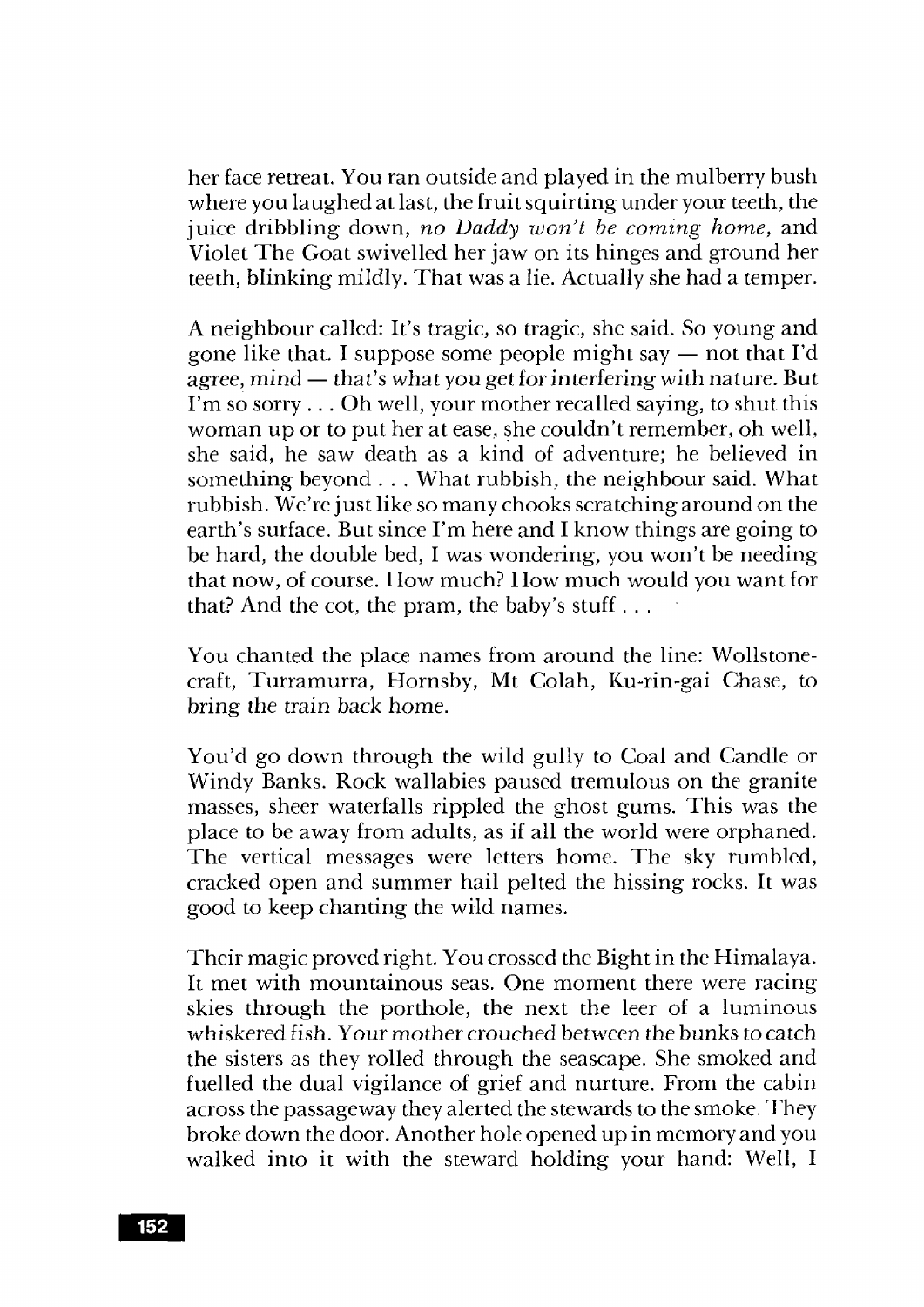suppose candlewick is made for burning, he laughed. Laughing with him, you tossed your charred dressing gown through the porthole.

Absentmindedness, you began to share it with your mother.

You aligned your patent leather shoes with your sister's on the rail and watched your mother as the tug nursed the giant ship into the strange flat harbour. It's shallow, they told you later, it's a difficult manoeuvre: they have to keep dredging the sand to let the big ships in. Much later you were amused to find that the French for dredging, *draguer* means cruising. You'd finished cruising and you'd found no-one, no-one. There was just a gap which refused to close between the ship and the wharf. The writing on the sheds stayed blurred. The other passengers had gone. Just the three of you and a gap called Fremantle. Then a man in white with a metal bucket and a scrubbing brush walked up smiling: Fat chance you've got of disembarking this side, Lady. We've been berthed since eight. I'd suggest you go to the port side  $\dots$ 

This flat place would have you grow up quickly. Your body stuck out. You had a different relationship with the horizon, with plants. You had to re-invent verticality. You called a little depression in a spare block *gully*, a limestone outcrop *cliff*, a trickle from the hose *waterfall.* You were no longer the midget incident swallowed in the depths of landscape. You were far too big. You had to find a way of shrinking. You did. At the age of twelve you were only four feet tall. You had to look closely, so close you'd find a huge scale in the intimate texture of things. You came eye to eye to eye to eye with the Banksia Man, every eye a mouth, your own mouth a wicked seed-case loosening its charred secret. You started to write large the tiny messages: scribbles of violet shadow within the salt bush, greys that throbbed with lemon, memories of green, of pink. The small scale bush on the coastal plain taught a subtle way of walking. You had to be careful: the grass trees, which they called blackboys, waved their spears insolently; at your back you could feel the whole Nullarbor tugging, having crossed and recrossed it each time your mother was summoned in the wake of another death: grandpa, pop ... *After the first death, there is no other.* The site is just intensified.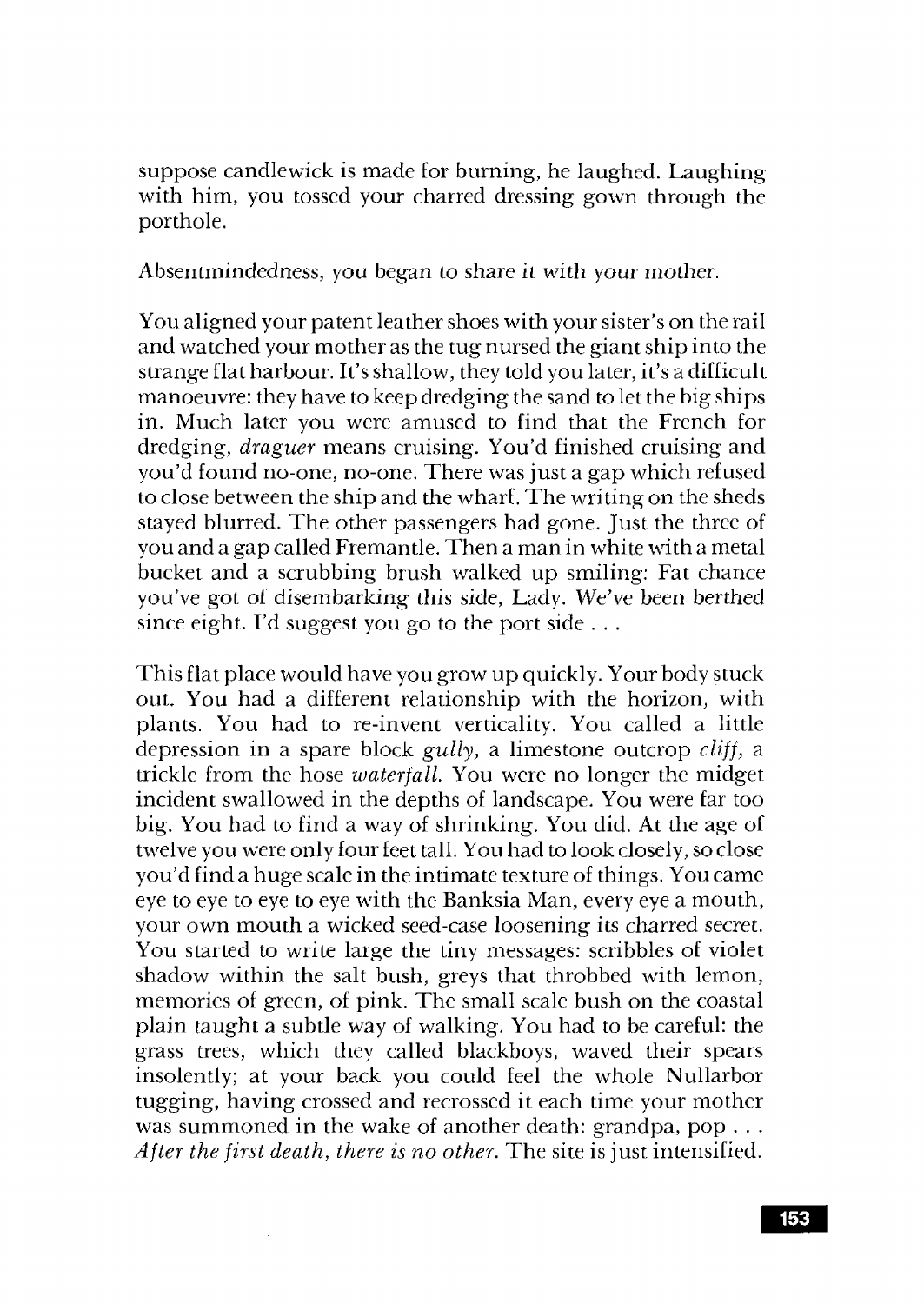The no-man's land opened up definitively in your little family. You became a greedy hoarder of small memories but when you'd met these men your attention had been a reckless thing. Names like Mount Pleasant and Wembley where these grandfathers disappeared refused to open up like Berowra where fires went windborne over the highway and swept the gullies, where lightning was a mauve fissure earthing the sky. He'd been a rainmaker after all. *Missing, presumed .* ..

In Perth, the patterns were predictable: summer drought and the attendant imagery of flyscreen doors, cicada drone and sprinkler hiss marking the site of bleached epiphanies in every second \t\Testern Australian story, including your own.

#### In memory's vacancy

These are nothing but the compensation acts of memory. The Western Australian landscape hasn't taught Europeans a subtle way of walking, a close way of looking. You, my alibi, whom I've sent through the cartoon frames with their vague thought bubbles, only ever had in retrospect a bush eden, a green paradise. Remembering those first charged memories of the Hawkesbury Valley seen from the Swan, I've had to plug my ears from the roar of bulldozers amplified from decade to decade, transforming land into real estate, to chase from the horizon a thousand cranes preying like mantises over the endlessly demountable city, to deflate in the sky the Bond Corporation blimp. This is a place that likes to forget, that evacuates memory as soon as the patina of time bleeds guilt.

Of the Old Barracks, emblem of the brutal beginnings of European settlement in Perth, all that remains is a solitary quotation: the entry tower, a simple facade whose back mirrors the front, denying depth. It's collapsed back on itself: the military arm of imperialism disavowed, the exploitation of Aboriginal and convict labour erased, the genocide accompanying development denied. Behind this derisory remnant you can see the neo-classical facade of the present Parliament House. Between them, in